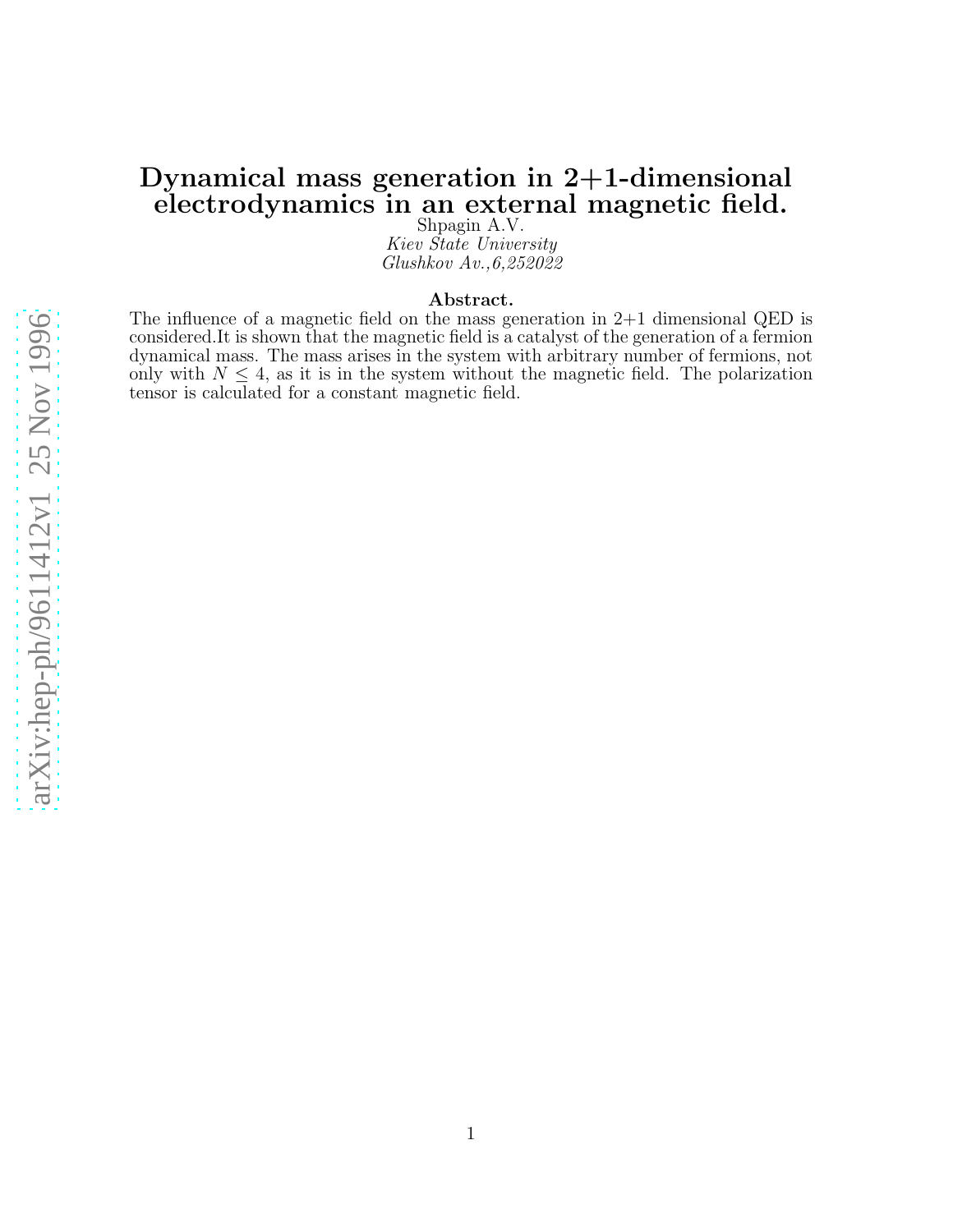## Introduction.

It was shown in [1-4] that a constant magnetic field is a strong catalyst of dynamical mass generation and flavor symmetry breaking because of the interaction between fermions. This effect is due to the dimensional reduction  $(D \to D - 2)$  in dynamics of pairing of fermions in a magnetic field. It is connected with restricton of the motion of charged particles in directions that are perpendicular to the magnetic field. The phenomenon of the catalysis was illustrated by the Nambu–Jona–Lasinio model (NJL) in 2+1 and 3+1 dimentions, quantum electrodynamics (QED) in 3+1 dimensions. The crucial role of the lowest Landau level (LLL) in catalyzing the spontaneous symmetry breaking was emphasized. The role of the LLL in the effect of dynamical symmetry breaking is similar to the role of the Fermi surface in the BCS theory.

Here we investigate effect of the dynamical mass generation in  $2+1$  electrodynamics (QED<sup>3</sup> ) in an external magnetic field. There are N flavors in the system, initial lagrangian is massless. This model is interesting from two points of view. At first,  $\text{QED}_3$  can serve as an effective theory for the discription of longvawe excitations in planar systems in the condensed matter theories [\[7\]](#page-11-0). QED<sub>3</sub> also has properties reminiscent of QCD and other four- dimensional gauge theories [\[5](#page-11-0), [6\]](#page-11-0). The investigation of the Schwinger- Dyson equation for the fermion self energy in  $1/N$  expansion without magneticfield indicates that there exists critical number of fermions  $(N_c \simeq 3 \div 4)$  [[5\]](#page-11-0), the chiral symetry is broken for  $N < N_c$ . In such a way QED<sub>3</sub> has two phases (massive and massless) depending on parameters of the theory, as it was in NJL and  $\text{QED}_4$  (in ladder approximation). But in contrast to  $QED_4$  polarization effects must be taken into acccount to obtain the chiral phase transition. With turning on a strong magnetic field in  $QED<sub>3</sub>$  the dimensional reduction occurs and dynamical mass of fermions is generated for arbitrary number of flavors.

This article contains three sections and appendix: in the first section the dimensional reduction of the space is considered with help of the Schwinger- Dyson equation, in the second section the effects that are connected with vacuum polarization are under consideration, in the third section the expression for a mass of fermions is obtained. The polarization tensor for the  $\text{QED}_3$  in the constant external magnetic field is obtained in appendix.

#### 1.The Schwinger-Dyson equation for the system with a magnetic field.

In the presence of a magnetic field the infrared region is responsible for the mass generation. This justifies using the ladder approximation because the full vertex  $\Gamma^{\mu}$  is replaced by its infrared asymptotics  $\gamma^{\mu}$  (Dirac matrices). Let us consider the Schwinger– Dyson (SD) equation in the improved ladder approximation (the vacuum polarization is taken into account).

$$
G(x,y) = S(x,y) - ie^2 \int d^3z d^3t S(x,z) \gamma^{\mu} G(z,t) \gamma^{\nu} G(t,y) D_{\mu\nu}(t-z), \qquad (1)
$$

where  $G(x, y) = -i \langle 0 | T \psi(x) \bar{\psi}(y) | 0 \rangle$  is the full electron propagator,  $D_{\mu\nu}(x - y) =$  $i\langle 0 | T A_u(x)A_v(y)| 0 \rangle$  is the full photon propagator, S is the free fermion propagator.

$$
S(x,y) = exp\left(\frac{ie}{2}(x-y)^{\mu}A_{\mu}^{ext}(x+y)\right)\tilde{S}(x-y) , \quad A^{ext} = (0, -\frac{B}{2}x_2, \frac{B}{2}x_1). \tag{2}
$$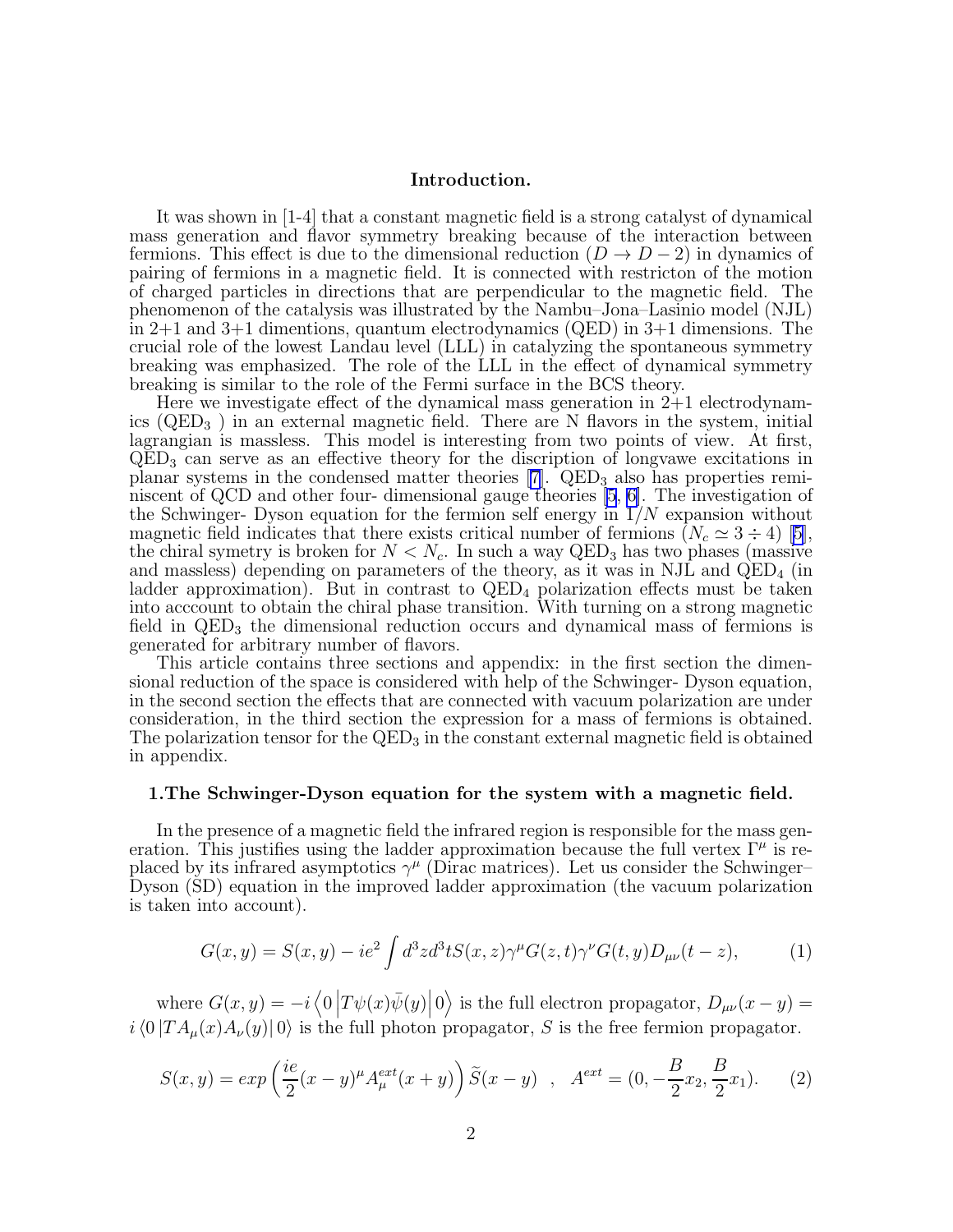<span id="page-2-0"></span>The expression for  $S$  will be written down further. The full electron propagator can be represented as follows:

$$
G(x,y) = exp\left(\frac{ie}{2}(x-y)^{\mu}A_{\mu}^{ext}(x+y)\right)\widetilde{G}(x-y).
$$
 (3)

In terms of  $r = x - y$ ,  $R = \frac{x+y}{2}$  $\frac{1}{2}$ <sup>ty</sup> the SD equation takes the form:

$$
\widetilde{G}(r) = \widetilde{S}(r) - ie^2 \int d^3 R_1 d^3 r_1 \widetilde{S} \left( \frac{r - r_1}{2} - R_1 \right) \gamma^{\mu} \widetilde{G}(r_1) \gamma^{\nu} \widetilde{G} \left( \frac{r - r_1}{2} + R_1 \right) \cdot D_{\mu\nu}(-r_1) exp \left( ie(r + r_1) A^{ext}(R_1) \right).
$$
\n(4)

Transforming this into the momentum space, we obtain:

$$
\widetilde{G}(p) = \widetilde{S}(p) - ie^2 \int \frac{d^2k_{\perp}d^2R_{\perp}d^2q_{\perp}dk_0}{(2\pi)^5} e^{-iq_{\perp}R}\widetilde{S}\left(p_0, p_{\perp} + eA(R) + \frac{q_{\perp}}{2}\right)
$$

$$
\cdot \gamma^{\mu}\widetilde{G}(k)\gamma^{\nu}\widetilde{G}\left(p_0, p_{\perp} + eA(R) - \frac{q_{\perp}}{2}\right)D_{\mu\nu}(k_0 - p_0, k_{\perp} - p_{\perp} - 2eA(R)),\tag{5}
$$

where  $q_{\perp} = (q_1, q_2)$ . Schwinger found the exact expression for the free electron propagator in an external magnetic field [\[11](#page-11-0)]:

$$
S = exp\left(ie(x-y)^{\mu}A_{\mu}^{ext}\left(\frac{x+y}{2}\right)\right)\tilde{S}(x-y),
$$
  

$$
\tilde{S}(k) = -i\int d\tilde{s}exp\left(-ism^2 + isk_0^2 - isk^2\frac{tg(eBs)}{eBs}\right)
$$
  

$$
\cdot (k^{\mu}\gamma_{\mu} + (k^2\gamma^1 - k^1\gamma^2)tg(eBs))(1 + \gamma^1\gamma^2tg(eBs)).
$$
 (6)

According to [\[10\]](#page-11-0)  $\tilde{S}$  can be decomposed over the Landau level poles:

$$
\tilde{S}(k) = -exp\left(-\frac{k_{\perp}}{|eB|}\right) \sum_{n=0}^{\infty} \frac{(-1)^n D_n(eB, k)}{m^2 - k_0^2 - 2|eB|n},\tag{7}
$$

where

$$
D_n(eB, k) = (m + k^0 \gamma^0) \left( (1 - i\gamma^1 \gamma^2 sign(eB)) L_n \left( \frac{2k_\perp^2}{|eB|} \right) - (1 + i\gamma^1 \gamma^2 sign(eB)) L_{n-1}^1 \left( \frac{2k_\perp^2}{|eB|} \right) \right) + 4(k^1 \gamma^1 + k^2 \gamma^2) L_{n-1}^1 \left( \frac{2k_\perp^2}{|eB|} \right).
$$

Therefore, in strong enough field, the sum can be reduced to only one term  $(k, m_{dyn} \ll m_{dyn})$  $\sqrt{e|B|}$ ).

$$
\widetilde{S}(p) = e^{-\ell^2 p_\perp^2} \frac{1}{\gamma^0 p_0 - m} (1 - i \gamma^1 \gamma^2 \cdot sign(B)),\tag{8}
$$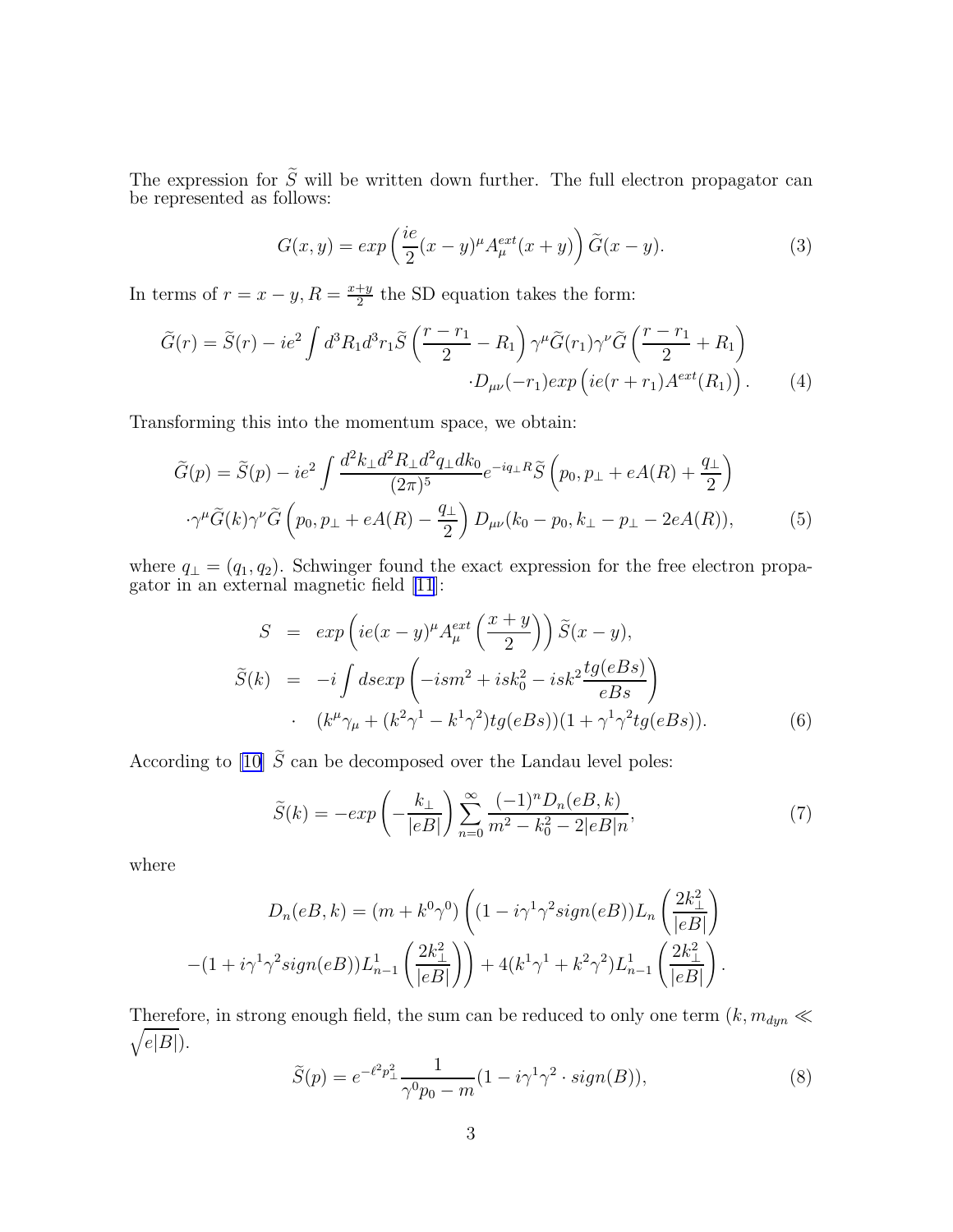<span id="page-3-0"></span> $\ell = 1/\sqrt{e|B|}$  is a magnetic length (let us take  $B > 0$ ). The main contribution comes from the LLL. And this leads to the dimensional reduction. It is natural to search the full electron propagator in the form

$$
\widetilde{G}(p) = e^{-\ell^2 p_{\perp}^2} g(p_0). \tag{9}
$$

Ifwe substitute this into  $(5)$  $(5)$ , we obtain the equation for g:

$$
g(p_0)\gamma^0 p_0 = 1 - i\gamma^1 \gamma^2 - \frac{ie^2}{4(2\pi)^3} (1 - i\gamma^1 \gamma^2) \int dk_0 \gamma^\mu g(k_0) \gamma^\nu g(p_0) D^0_{\mu\nu}(k_0 - p_0), \quad (10)
$$

$$
D^0_{\mu\nu}(p_0) = \int d^2t_{\perp} e^{-\ell^2t_{\perp}^2/2} D_{\mu\nu}(p_0, t_{\perp}).
$$

Let us consider the matrix structure of the full electron propagator. We can write the SD equation in two equvalent forms:

$$
G(x,y) = S(x,y) - ie^2 \int d^3z d^3t S(x,z) \gamma^{\mu} G(z,t) \gamma^{\nu} G(t,y) D_{\mu\nu}(t-z),
$$

or

$$
G(x,y) = S(x,y) - ie2 \int d3 z d3 t G(x,z) \gamma^{\mu} G(z,t) \gamma^{\nu} S(t,y) D_{\mu\nu}(t-z).
$$

Therefore the full propagator takes the form (see( [8](#page-2-0)))

$$
G = \frac{1 - i\gamma^{1}\gamma^{2}}{2}\xi \frac{1 - i\gamma^{1}\gamma^{2}}{2} = P \cdot \xi \quad , \quad P^{2} = P, \tag{11}
$$

where  $\xi$  is a matrix  $4 \times 4$ . In the standard representation

$$
P\begin{pmatrix} a & ? & b & ? \\ ? & ? & ? & ? \\ c & ? & d & ? \\ ? & ? & ? & ? \end{pmatrix} = \begin{pmatrix} a & 0 & b & 0 \\ 0 & 0 & 0 & 0 \\ c & 0 & d & 0 \\ 0 & 0 & 0 & 0 \end{pmatrix} \sim \begin{pmatrix} a & b \\ c & d \end{pmatrix} . \tag{12}
$$

In such a way a strong magnetic field restricts matrix structure of the full electron propagator to  $G \in GL(2, \mathbb{C})$ . Hence the equation for the full electron propagator reduces to the form:

$$
\Lambda(2\tilde{g}\gamma^0 p_0 - 2)\Lambda = -\frac{ie^2}{4(2\pi)^3} 2\Lambda \int dk_0 \gamma^\mu \Lambda 2\tilde{g}(k_0) \Lambda \gamma^\nu \Lambda 2\tilde{g}(p_0) \Lambda D^0_{\mu\nu}(k_0 - p_0),
$$
  

$$
\Lambda = \frac{1 - i\gamma^1 \gamma^2}{2}, \quad g = \Lambda 2\tilde{g}\Lambda,
$$
 (13)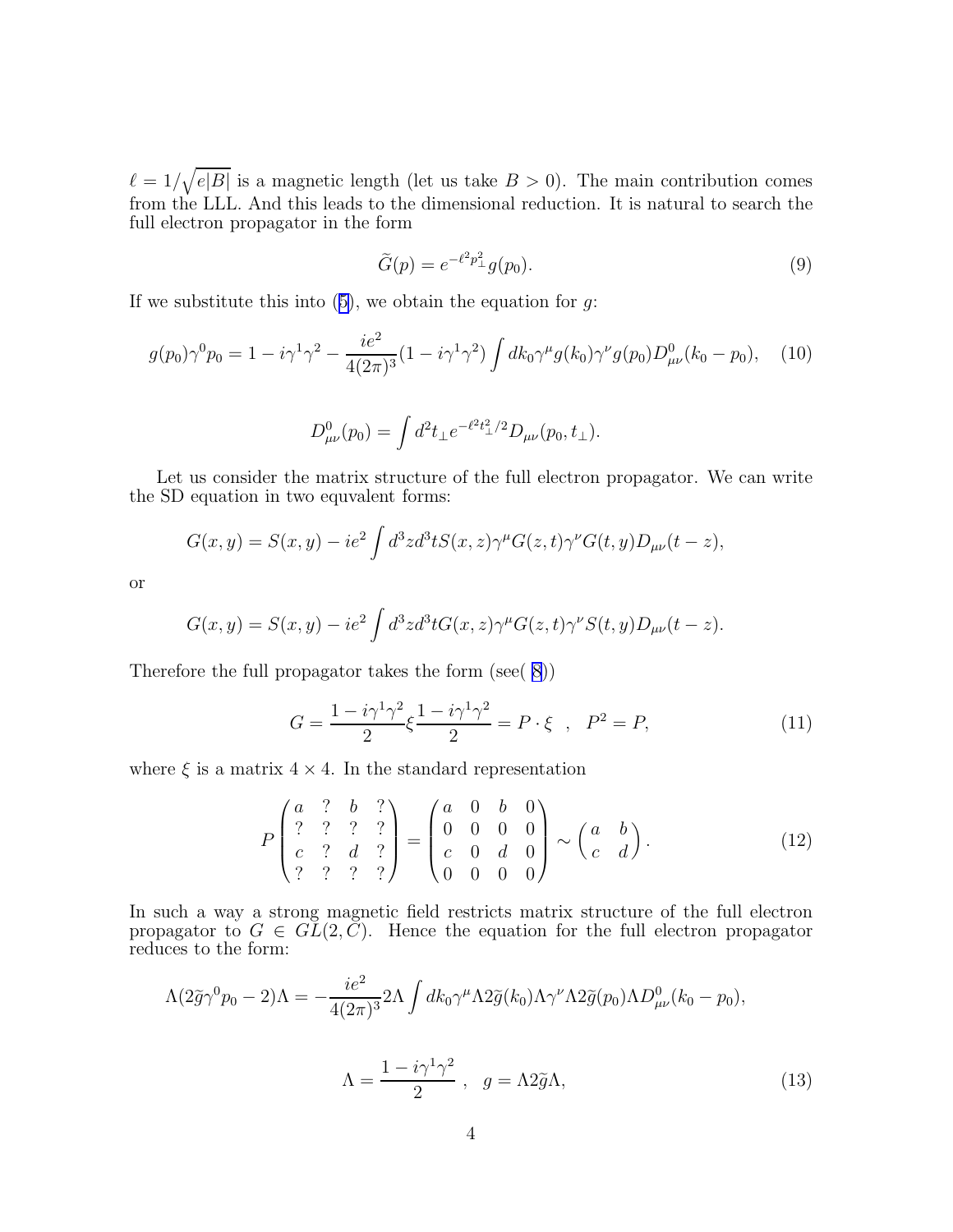<span id="page-4-0"></span>where  $\tilde{g}$  is in general the linear combination of four matrices  $I, \gamma^0, \gamma^3, \gamma^5$ . Because of identies  $\Lambda \gamma^2 \Lambda = \Lambda \gamma^1 \Lambda = 0$ ,  $[\Lambda, \tilde{g}] = 0$ , we get

$$
\frac{1}{\tilde{g}(p_0)} = p_0 \gamma^0 + \frac{ie^2}{(2\pi)^3} \int dk_0 \gamma^0 \tilde{g}(k_0) \gamma^0 D_{00}^0(k_0 - p_0).
$$
 (14)

This equation has the one-dimensional form what justifies the term 'dimensional reduction'. The system of equations for scalar functions can be obtained if we put

$$
G = e^{-p_{\perp}^{2} \ell^{2}} \frac{1}{A\gamma^{0} p_{0} - B} (1 - i\gamma^{1} \gamma^{2}) , \quad \tilde{g} = \frac{1}{A\gamma^{0} p_{0} - B}, \tag{15}
$$

$$
p_0\left(1 - A(p_0)\right) = -\frac{ie^2}{(2\pi)^3} \int dk_0 \frac{A(k_0)k_0}{A^2 k_0^2 - B^2} D_{00}^0(k_0 - p_0),\tag{16}
$$

$$
B(p_0) = -\frac{ie^2}{(2\pi)^3} \int dk_0 \frac{B(k_0)}{A^2 k_0^2 - B^2} D_{00}^0(k_0 - p_0), \qquad (17)
$$

Where  $A, B$  are functions of one variable  $p_0$ . Transforming this into the Euclidean region  $(p_0 \rightarrow i p)$ , we obtain:

$$
B(p) = \frac{e^2}{(2\pi)^3} \int dk \frac{B(k)}{A^2 k^2 + B^2} D(k - p),\tag{18}
$$

$$
p(1-A) = \frac{e^2}{(2\pi)^3} \int dk \frac{Ak}{A^2k^2 + B^2} D(k-p),
$$
\n(19)

$$
D(k) = -\int d^2 p_\perp e^{-l^2 p_\perp^2/2} D_{00}(ik, p_\perp). \tag{20}
$$

# 2. The vacuum polarization in  $\text{QED}_3$  in an external magnetic field.

Let us investigate the influence of the strong magnetic field on the vacuum polarization. For this purpose let us write the SD equation for the polarization tensor:

$$
\Pi^{\mu\nu}(x,x') = -ie^2 \operatorname{Tr} \int d^3y \ d^3z \ G(z,x)\gamma^{\mu}G(x,y)\Gamma^{\nu}(y,z|x'), \tag{21}
$$

where  $\Gamma^{\nu}$  is the full vertex, G is the full electron propagator. Since in the strong magneticfield the full propagator has the structure  $(11)$  $(11)$  $(11)$  and

$$
\frac{1 - i\gamma^1 \gamma^2}{2} \gamma^\mu \frac{1 - i\gamma^1 \gamma^2}{2} = \gamma^0 \delta^{\mu,0} \frac{1 - i\gamma^1 \gamma^2}{2} , \quad \Pi^{\mu\nu} = \Pi^{\nu\mu}, \tag{22}
$$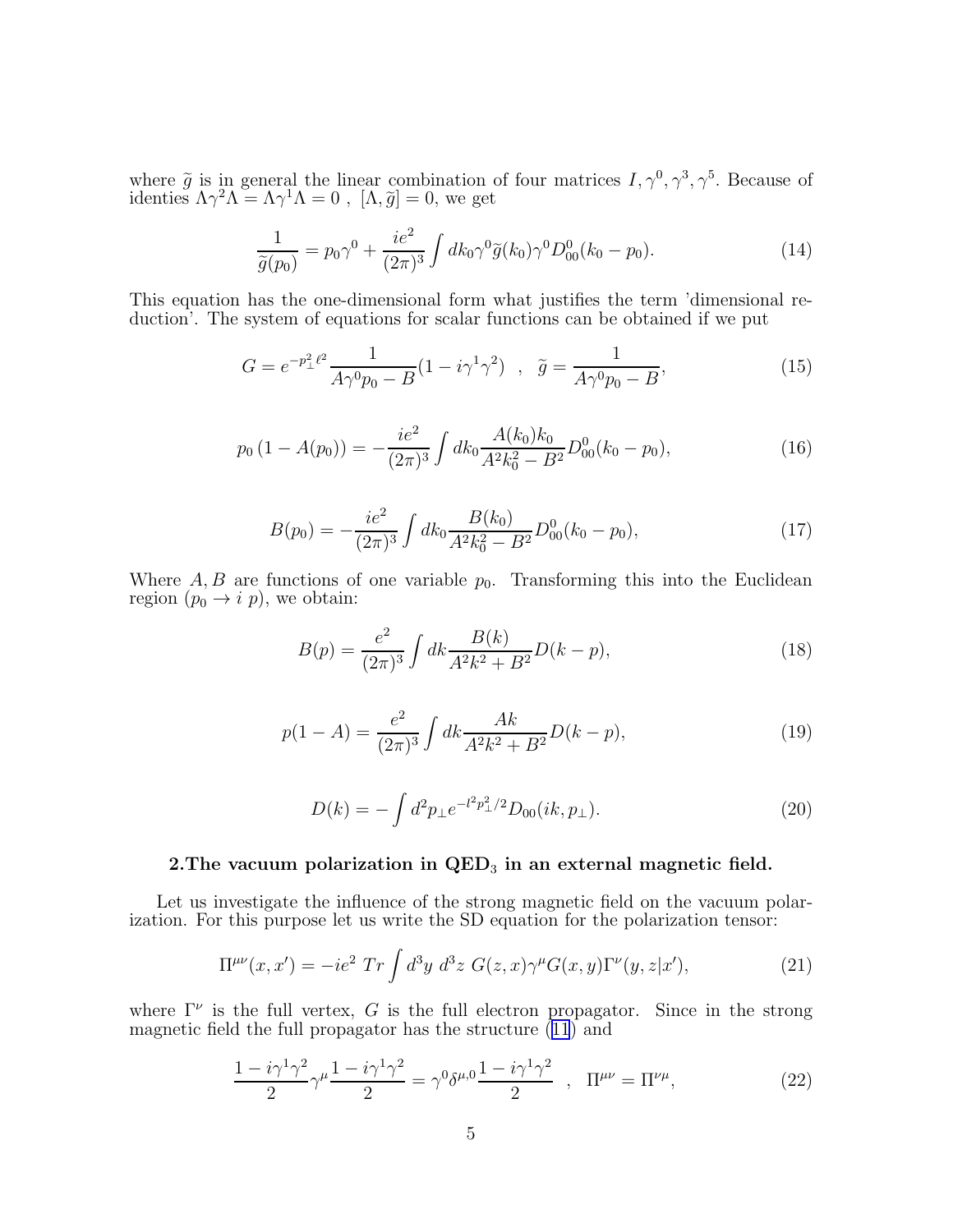<span id="page-5-0"></span>then only  $\Pi^{00}$  does not vanish. Because of  $k_{\mu} \Pi^{\mu\nu} = k_0 \Pi^{00} = 0$ , which is a consequence of the gauge invariance,  $\Pi^{\mu\nu}(k) = 0$ . Thus the LLL does not contribute to the polarization tensor. It means that photons become almost free in very strong magnetic field. The contribution of the next levels into the  $\Pi^{00}$  is  $\sim 1/\sqrt{e|B|}$  (see appendix).

The suppression of the vacuum polarization is connected with absence of the longitudinal (with respect to the magnetic field) components of the polarization tensor in  $\text{QED}_3$ . In general it takes the form (restrictions are put on by the gauge invariance and by the presence of only one singled out direction):

$$
\Pi_{\mu\nu} = \Pi_0 \left( g_{\mu\nu} k^2 - k_{\mu} k_{\nu} \right) + \Pi_\perp \left( -g_{\mu\nu}^\perp k_\perp^2 - k_\mu^\perp k_\nu^\perp \right) + \Pi_\parallel \left( g_{\mu\nu}^\parallel k_\parallel^2 - k_\mu^\parallel k_\nu^\parallel \right) \tag{23}
$$

$$
k_{\perp}^{2} = k_{1}^{2} + k_{2}^{2} , \ k_{\parallel}^{\mu} = \delta^{\mu 0} k^{0} , \ g_{\parallel} = \begin{pmatrix} 1 & 0 & 0 \\ 0 & 0 & 0 \\ 0 & 0 & 0 \end{pmatrix} , \ g_{\perp} = \begin{pmatrix} 0 & 0 & 0 \\ 0 & -1 & 0 \\ 0 & 0 & -1 \end{pmatrix} .
$$
 (24)

The last term in (23), which grows with the increase of the field in four–dimensional case [\[1\]](#page-11-0), vanishes in  $\acute{QED}_3$ . Thus, the contribution of the vacuum polarization to the effect of a mass generation is small when  $e^2 \ll \sqrt{eB}$ . Further it will be taken into account in the following way:

$$
D_{00} \approx (1 - \frac{k_0^2}{k^2}) \frac{1}{k^2 (1 + \nu_0 N e^2 \ell)} + \lambda \frac{k_0^2}{k^4} , \quad \nu_0 = 0.14037
$$
 (25)

# 3.The dynamical mass of fermions in the strong magnetic field.

Letus analyse equations ([18,19\)](#page-4-0). It is convinient to rewrite them in the dimensionless form:

$$
t(1 - A(t)) = \alpha_0 \int ds \frac{sA(s)}{A^2 s^2 + M^2} U(s - t), \tag{26}
$$

$$
M(t) = \alpha_0 \int ds \frac{M(s)}{A^2 s^2 + M^2} U(s - t), \tag{27}
$$

$$
M(s) \equiv \ell B(\ell k) , A(s) \equiv A(\ell k) , \alpha_0 = \frac{e^2 \ell}{4\pi^2 (1 + \nu_0 N e^2 \ell)} ,
$$

$$
U(s) = e^{s^2/2} \int_{|s|}^{\infty} dt \frac{e^{-t^2/2}}{t} - e^{s^2/2} s^2 \int_{|s|}^{\infty} dt \frac{1 - \lambda(1 + \Pi(0))}{t^3} e^{-t^2/2}.
$$
 (28)

Further it will be shown that only infrared region is responsible for the mass generation, therefore we need to know only infrared behavior of the  $U$ . The first term in (28) has the logarithmic singularity near  $s = 0$ . The second term is connected with a gauge and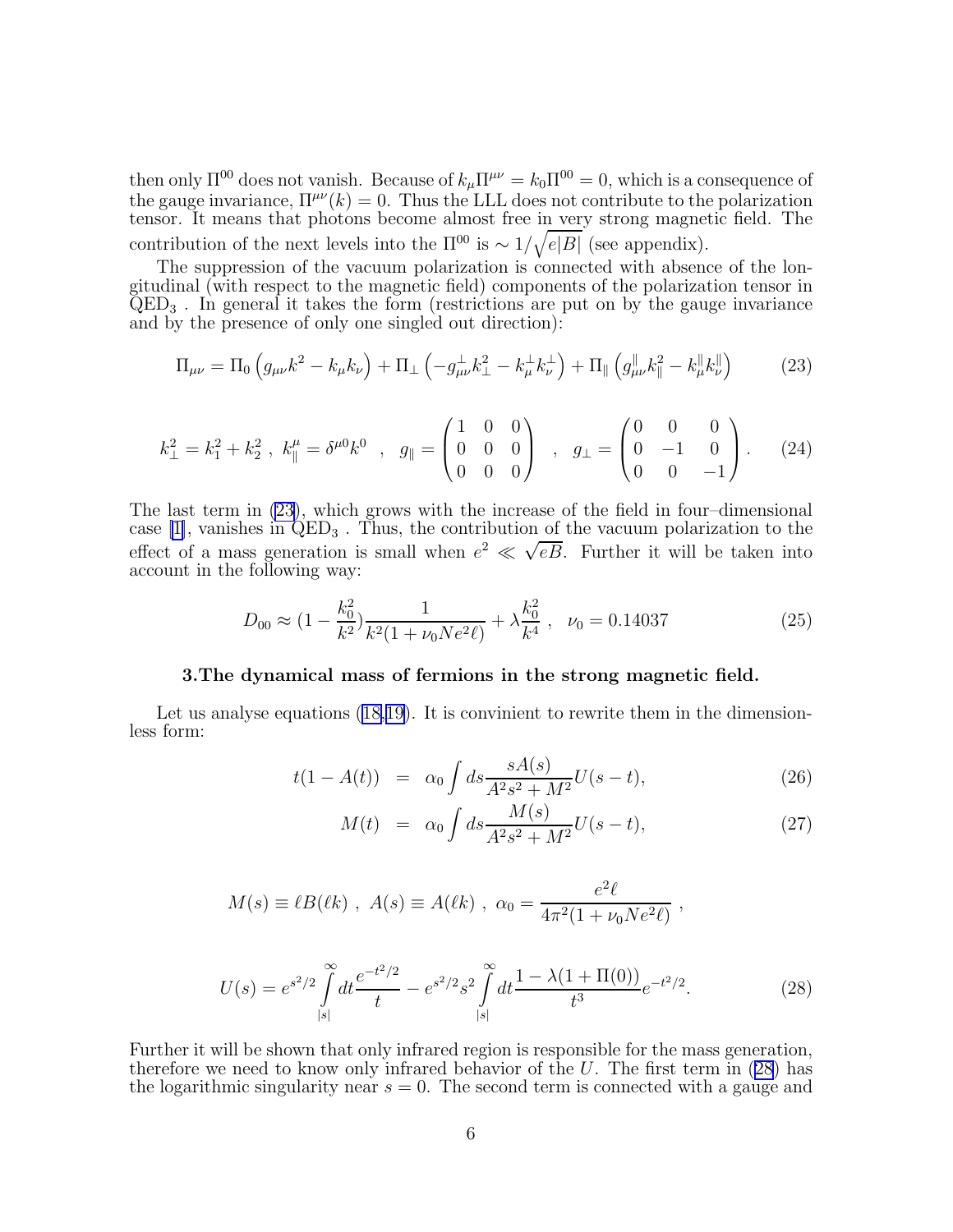<span id="page-6-0"></span>is nonsingular, therefore its contribution is small. This fact reflects approximate gauge invariance of the ladder approximation. Further only singular term will be considered:  $U(s) \approx -\ln(s)$ . Let us suppose that  $B(p^2)$  decreases as function of  $p^2, A(p^2)$  tends to the finite value  $A_{\infty}$  when  $p \gg B(0)$ . Let us find  $A_{\infty}$ . If we differentiate  $(26)$  and omit derivative of A at  $s \gg M(0)$ , we obtain:

$$
1 - A(t) = \alpha_0 \int ds \frac{sA(s)}{A^2 s^2 + M^2} \frac{d}{dt} U(t - s)
$$

$$
\to \alpha_0 \int ds \frac{sA(s)}{A^2 s^2 + M^2} \frac{d}{dt} U(t) = 0.
$$
(29)

And so  $A_{\infty} = 1$ . To estimate  $A(0)$  let us make the next approximation:

$$
\frac{1}{A^2p^2 + B^2} \approx \frac{1}{p^2 + B^2(0)},
$$
\n(30)

which works well both for  $p \gg B(0)$  and for  $p < B(0)$ . Then after differentiating the expressionin ([26](#page-5-0)) at  $t = 0$  we get:

$$
1 - A(0) \approx \alpha_0 \int \frac{ds \ A(s)}{s^2 + M^2(0)} \approx A(0) \frac{\alpha_0 \pi}{M(0)} \ , \ A(0) \approx \left(1 + \frac{\alpha_0 \pi}{M(0)}\right)^{-1} . \tag{31}
$$

We used infrared asymptotics of U and the fact that (30) behaves as  $\delta$ -function. Let us find  $M(0)$ , it defines a fermion dynamical mass. At first let us prove that a dynamical mass is generated for arbitrary  $e^2$ , N, if  $\ell m_{dyn} \ll 1$ . Approximate equation

$$
M(t) = \alpha_0 \int ds \frac{M(s)}{s^2 + M^2(0)} U(s - t).
$$
 (32)

can be reduced to the Shrödinger equation as a result of transformation:

$$
V(x) = -\alpha_0 \int ds e^{isx} U(s) , \Psi(x) = \frac{1}{2\pi} \int ds \ e^{isx} \frac{M(s)}{s^2 + M^2(0)},
$$
 (33)

$$
\frac{d^2}{dx^2}\Psi + (E - V)\Psi = 0 \quad , \quad E = -M^2(0). \tag{34}
$$

Using the first (singular) term in([28\)](#page-5-0), we obtain

$$
V(x) = -\frac{\alpha_0 \pi^{3/2}}{\sqrt{2}} e^{x^2/2} Erfc\left(\frac{x}{\sqrt{2}}\right), Erfc(x) = \frac{2}{\sqrt{\pi}} \int_{x}^{\infty} e^{-t^2} dt,
$$
\n
$$
V(x) = -\frac{\alpha_0 \pi}{x}, \quad x \gg 1.
$$
\n(35)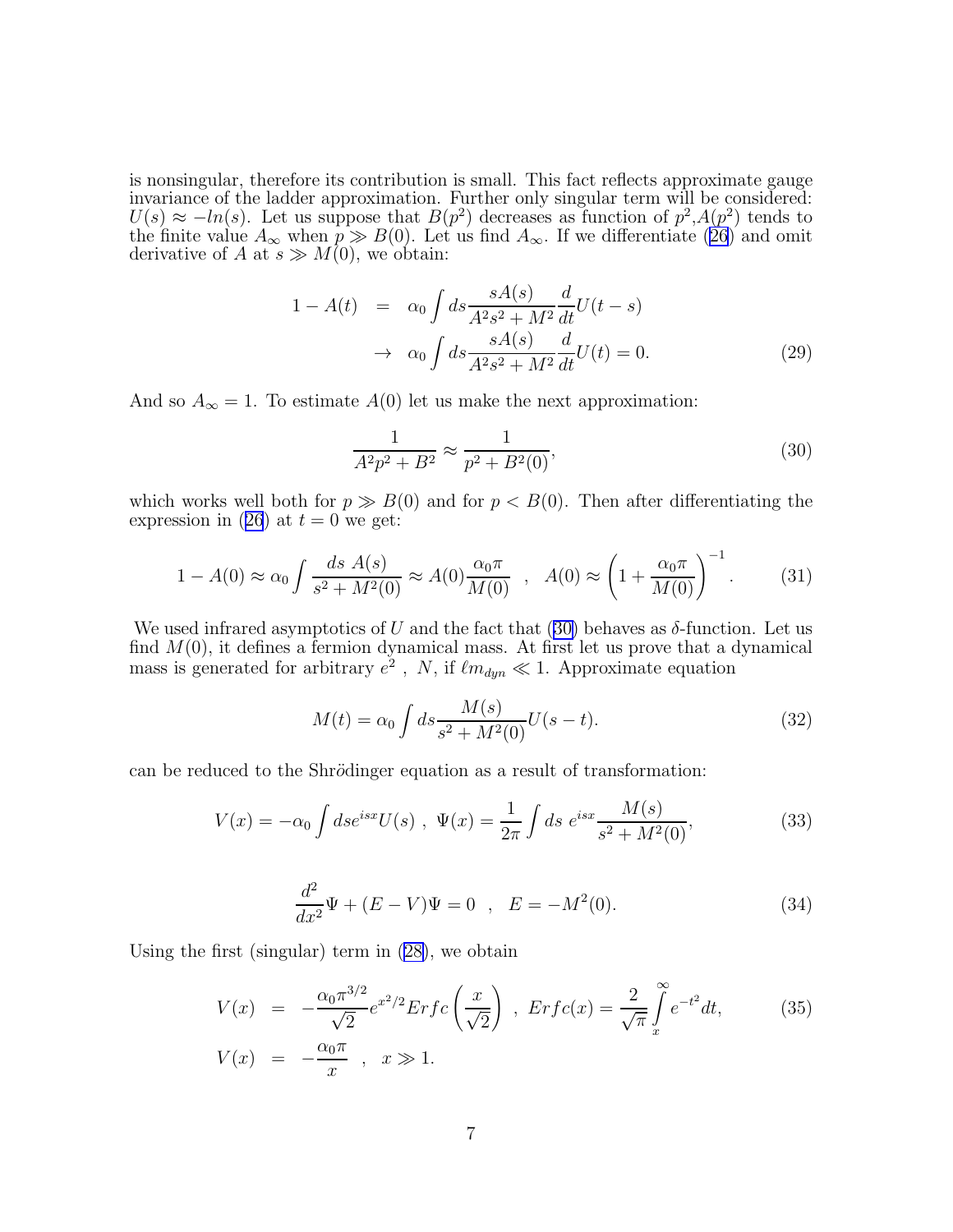Therefore the potential is longrange. With the help of variational method,  $1$  it is easy toshow that equation ([34\)](#page-6-0) has eigenvalues in discrete spectrum if  $U(s) > 0$  when  $s \to 0$ . In our case it means that mass is generated for arbitrary  $e^2$ , N if  $\ell m_{dyn} \ll 1$ . Let us find  $M(0)$ . If we put  $s = 0$  in [\(32\)](#page-6-0), we obtain

$$
M(0) = -\alpha_0 \int ds \frac{M(s)}{s^2 + M^2(0)} ln|s|.
$$
 (36)

Because of  $M(0) \ll 1$  and the expression to be integrated is singular near s=0 then the infrared region gives the main contribution to the integral. Therefore we can replace  $M(s)$  in the right-hand side to the  $M(0)$ . Then  $M(0) \approx -\pi \alpha_0 ln M(0)$ . The approximate solution of this equation is <sup>2</sup>

$$
M(0) \approx -\pi\alpha_0 \left( \ln(\pi\alpha_0) + \ln(-\ln(\pi\alpha_0)) \right). \tag{37}
$$

Then we obtain the expression for the dynamical mass of fermions:

$$
m_{dyn} \approx \sqrt{e|B|} \frac{M(0)}{A(0)}
$$
  
\n
$$
\approx -\frac{e^2}{4\pi (1 + \nu_0 N e^2 \ell)} \left(1 - \frac{1}{\ln \alpha_0 \pi}\right) (\ln(\alpha_0 \pi) + \ln(-\ln(\alpha_0 \pi)))
$$
 (38)  
\n
$$
\alpha_0 = \frac{e^2 \ell}{4\pi^2 (1 + \nu_0 N e^2 \ell)}.
$$

It is interesting to consider the case of the weak field in comparison with charge:  $e^2 \gg \sqrt{eB}$ . In this case

$$
m_{dyn} = -\frac{1}{4\pi\nu_0 N} \sqrt{e|B|} \left(1 - \frac{1}{\ln \alpha_0 \pi}\right) \left(\ln(\alpha_0 \pi) + \ln(-\ln(\alpha_0 \pi))\right), \ \alpha_0 = \frac{1}{4\pi^2 \nu_0 N}.\tag{39}
$$

When  $N \gg 1$  the condition  $\ell m_{dyn} \ll 1$  is true, i.e. magnetic field can be turned off without breaking of the approximation  $e^2 \ell \ll 1$ . It is in agreement with the fact that without a magnetic field fermions are massless when  $N \gg 1$ .

This solution for  $m_{dyn}$  is non–analytic by the coupling constant and it can't be evaluated in the perturbation theory. It is in the full agreement with statements in [\[12\]](#page-11-0),[[13](#page-11-0)] about analytic dependence of the ground state energy in the one–dimensional Shrödinger equation with the long–range potential  $(V(x) \sim 1/x$ ,  $x \gg 1)$ . Non– analytical dependence of  $m_{dyn}(\alpha_0)$  essentially differs QED<sub>3</sub> and 2+1 dimensional NJL where dependence of the  $m_{dyn}$  on the coupling constant is analytical:

$$
m_{dyn} = |eB|\frac{NG}{2\pi} \quad , \quad G \to 0,\tag{40}
$$

where N is number of flavors,  $G$  is a coupling constant in the NJL model. The analytical dependence of  $m_{dyn}(G)$  is due to the short–range character of the potential  $V \sim \delta(x)$ 

<sup>&</sup>lt;sup>1</sup>We can choose  $exp(-\varepsilon x)$  as a trial function.

<sup>2</sup>by using iterations.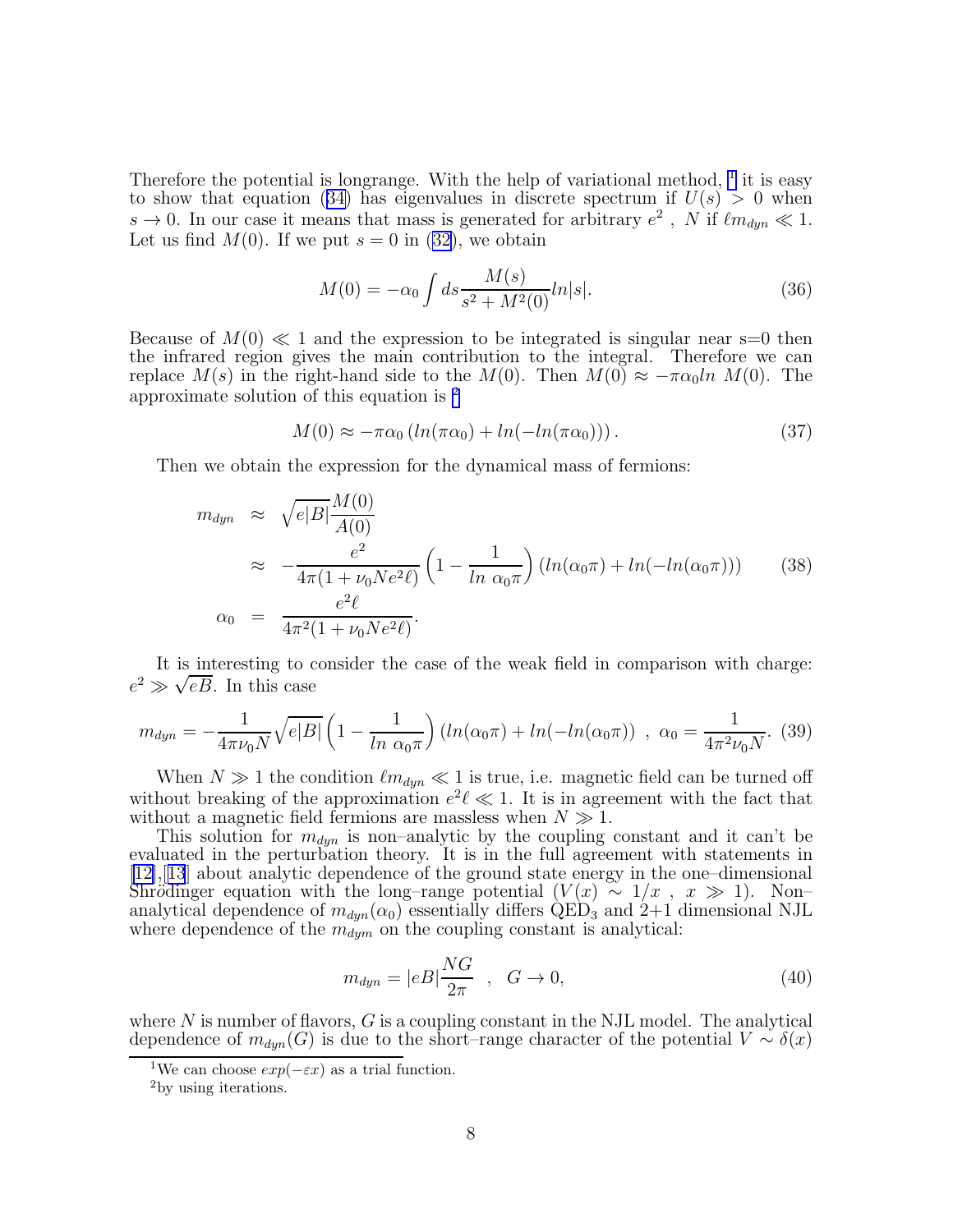in this model. In ref.[[13](#page-11-0)] it is shown that the dependence of the ground state energy on the coupling constant in the one–dimensional Shrödinger equation

$$
\frac{d^2\Psi}{dx^2} + (E - \alpha V)\Psi = 0
$$

is analytical if the next condition takes place:

$$
\left| \int_{-\infty}^{\infty} (1+|x|) V(x) dx \right| < \infty \quad , V(x) \le 0.
$$
 (41)

This condition is true for the NJL model and broken for  $QED_3$ 

## Conclusion.

With the help of the SD equation the problem of the dynamical mass generation in QED<sup>3</sup> in presence of the strong magnetic field was considered. The main effects that are due to the magnetic field are:

- 1. Fermions become massive for arbitrary number of flavors in the system although without an external field the mass is generated only for  $N < N_c \approx 4.32$  This is connected in its turn with the dimensional reduction  $(D \to D - 2)$ , which takes place in this problem.
- 2. In the case of a very strong magnetic field the vacuum polarization almost does not contribute to the result. Photons become almost free in strong magnetic field. It is connected with absence of the longitudinal (with respect to the magnetic field) directions. This effect essentially differs  $QED_3$  from  $QED_4$ .
- 3. Strong magnetic field shifts the mass generation to the infrared region ( $p \leq m_{dyn}$ ). In the QED<sub>3</sub> without external magnetic field the middle region  $m_{dyn}$  <  $p$  <  $N e^{2}/8$  is responsible for the mass generation.
- 4. The dependence of the  $m_{dyn}$  on the coupling constant is non–analytical in contrast to the NJL model.

# Acknowledgments.

Author is greatful to V.P. Gusynin for the valuable advices, to V.A. Miransky for the fruitful discussions about the role of the vacuum polarization, to I.A. Shovkovy for the checking and discussions of some results. This work was in part supported by the International Soros Science Education Program (ISSEP), grant GSU052402.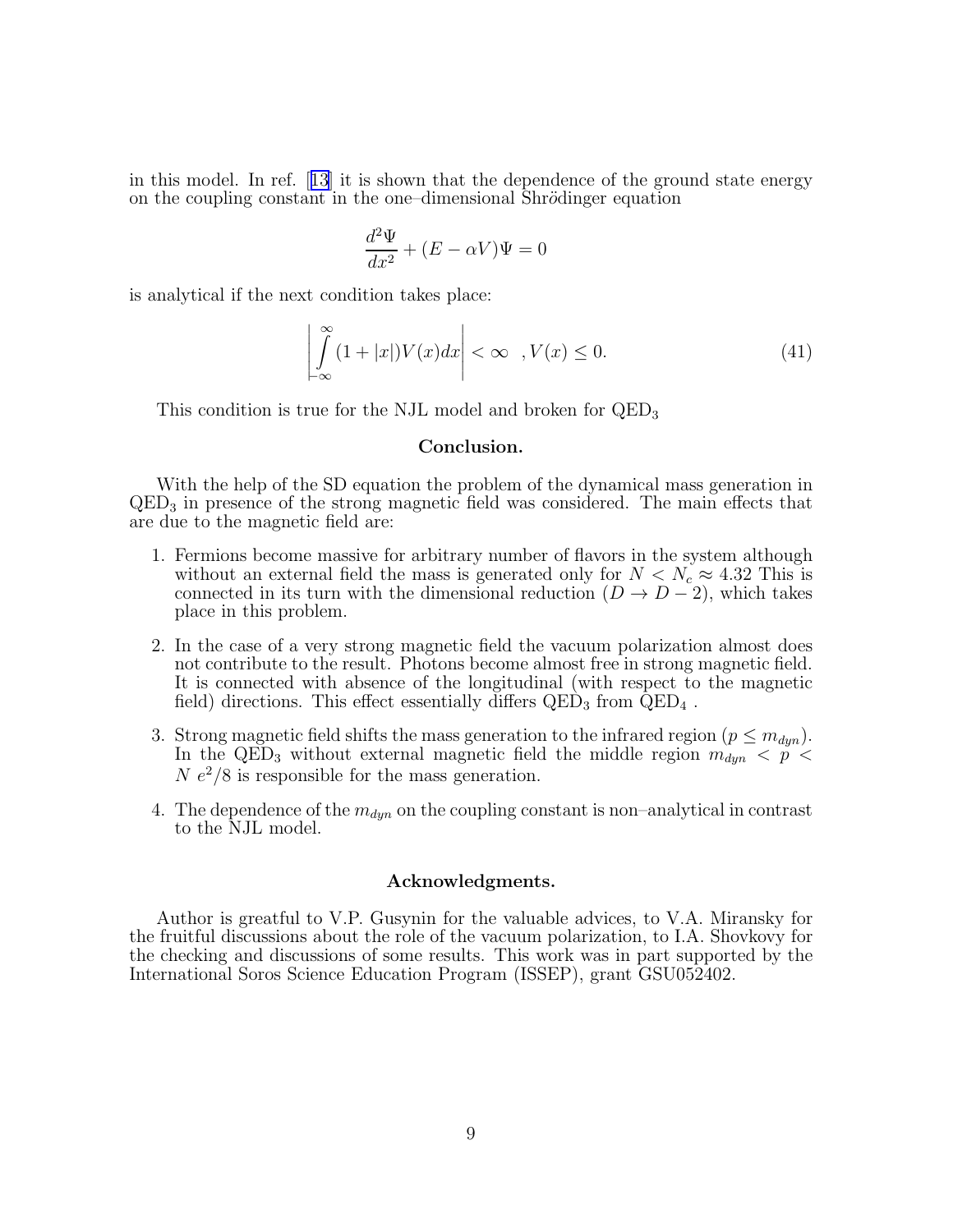# <span id="page-9-0"></span>Appendix. The polarization tensor in presence of a constant magnetic field.

The polarization tensor can be evaluated in the second order of the perturbation theory using the method of[[9\]](#page-11-0).

$$
\Pi_{\mu\nu}(k) = -ie^2 \text{tr}\left\langle \gamma_\mu S(p)\gamma_\nu S(p-k) \right\rangle , \quad \langle \ldots \rangle = \int \frac{d^3p}{(2\pi)^3} \ldots \tag{42}
$$

 $S$  is the free fermion propagator. Let us represent it in the next form:

 $=$ 

$$
S(k) = -i \int_{0}^{\infty} ds \exp\left(-is\left(m^{2} - k_{0}^{2} + k_{\perp}^{2} \frac{tg z}{z}\right)\right)
$$

$$
\cdot \left(k^{\mu}\gamma_{\mu} + m + (k^{2}\gamma^{1} - k^{1}\gamma^{2})tg z\right)\left(1 + \gamma^{1}\gamma^{2}tg z\right) =
$$

$$
-i \int_{0}^{\infty} ds \exp\left(-is\left(m^{2} - k_{0}^{2} + k_{\perp}^{2} \frac{tg z}{z}\right)\right)\left((k^{0}\gamma^{0} + m) \frac{e^{i\sigma_{3}z}}{\cos z} + \frac{\gamma k_{\perp}}{\cos^{2}z}\right), \qquad (43)
$$

$$
z = eBs.
$$

After some computations we have obtained the expression for the polarization tensor:

$$
\Pi_{\mu\nu}(k) = \Pi(k) \left( g_{\mu\nu} k^2 - k_\mu k_\nu \right) + \Pi_\perp(k) \left( -g_{\mu\nu}^\perp k_\perp^2 - k_\mu^\perp k_\nu^\perp \right),\tag{44}
$$

$$
\Pi = e^{i\pi/4} \frac{e^2}{4\pi\sqrt{\pi}} \int_{0}^{\infty} \frac{ds}{\sqrt{s}} \int_{-1}^{1} \frac{dv}{2} e^{-is\varphi_0} \left( \frac{z \cos zv - zv \, ctg \, z \, \sin zv}{\sin z} \right), \tag{45}
$$

$$
\Pi_{\perp} = e^{i\pi/4} \frac{e^2}{4\pi\sqrt{\pi}} \int_{0}^{\infty} \frac{ds}{\sqrt{s}} \int_{-1}^{1} \frac{dv}{2} e^{-is\varphi_0} \frac{\cos zv - \cos z}{\sin^3 z} 2z - \Pi. \tag{46}
$$

The sign '–' before the  $g_{\perp}$  is due to the  $k_{\perp}^2 = k_1^2 + k_2^2$ . The full photon propagator is equal to:

$$
D_{\mu\nu} = \frac{1}{k^2(1+\Pi)} \left( g_{\mu\nu}^{\parallel} - \frac{k_{\mu}^{\perp}k_{\nu}^{\perp}}{k_{\perp}^2} - \frac{k_{\mu}k_{\nu}}{k^2} \right) + \frac{1}{k^2 + k^2\Pi - k_{\perp}^2\Pi_{\perp}} \left( g_{\mu\nu}^{\perp} + \frac{k_{\mu}^{\perp}k_{\nu}^{\perp}}{k_{\perp}^2} \right) + \lambda \frac{k_{\mu}k_{\nu}}{k^4}.
$$
 (47)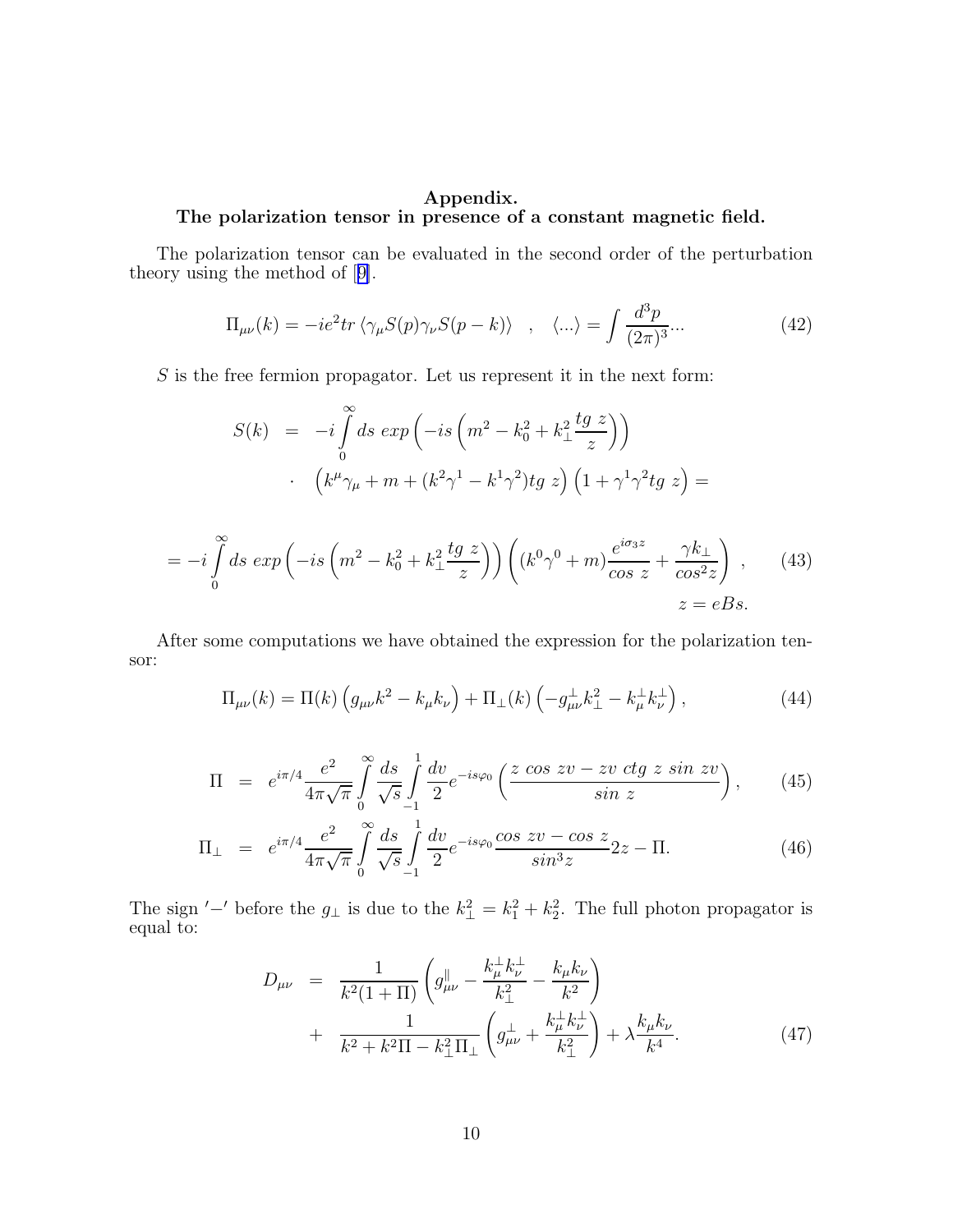In Euclidean notation the quantities  $\Pi, \Pi_\perp$  take the form:

$$
\Pi = \frac{e^2}{4\pi\sqrt{\pi}} \int_0^\infty \frac{ds}{\sqrt{s}} \int_{-1}^1 \frac{dv}{2} e^{-s\varphi} \left( \frac{z \, ch \, zv}{sh \, z} - \frac{zv \, ch \, z \, sh \, zv}{sh \, z} \right),\tag{48}
$$

$$
\Pi_{\perp} = \frac{e^2}{4\pi\sqrt{\pi}} \int_{0}^{\infty} \frac{ds}{\sqrt{s}} \int_{-1}^{1} \frac{dv}{2} e^{-s\varphi} \frac{ch \ z - ch \ zv}{sh^3 z} 2z - \Pi,
$$
\n(49)

$$
\varphi = m^2 + \frac{1 - v^2}{4} k_3^2 + \frac{ch z - ch zv}{2z sh z} k_\perp^2 , \quad k_3 = ik_0. \tag{50}
$$

Both integrals are finite for  $|B| > 0$ . Because we need only (48), let us investigate it in detail. For zero momentum

$$
\Pi(m) = \frac{e^2 \ell}{4\pi\sqrt{\pi}} \int_0^{\infty} \frac{dz}{\sqrt{z}} e^{-\ell^2 m^2 z} \left( \frac{cth z}{z} - \frac{1}{sh^2 z} \right)
$$
\n
$$
\Pi(0) \approx 0.14037 e^2 \ell = \nu_0 e^2 \ell
$$
\n(51)

While  $p_3^2$  increases,  $p_\perp^2$  (48) slowly decreases. Because the leading contribution is given from the infrared region, we can replace  $\Pi(p)$  to the  $\Pi(0)$ . If there are N flavors in the system then all  $\Pi$  must be multiplied on N because N equalent diagramms contribute to([42\)](#page-9-0).